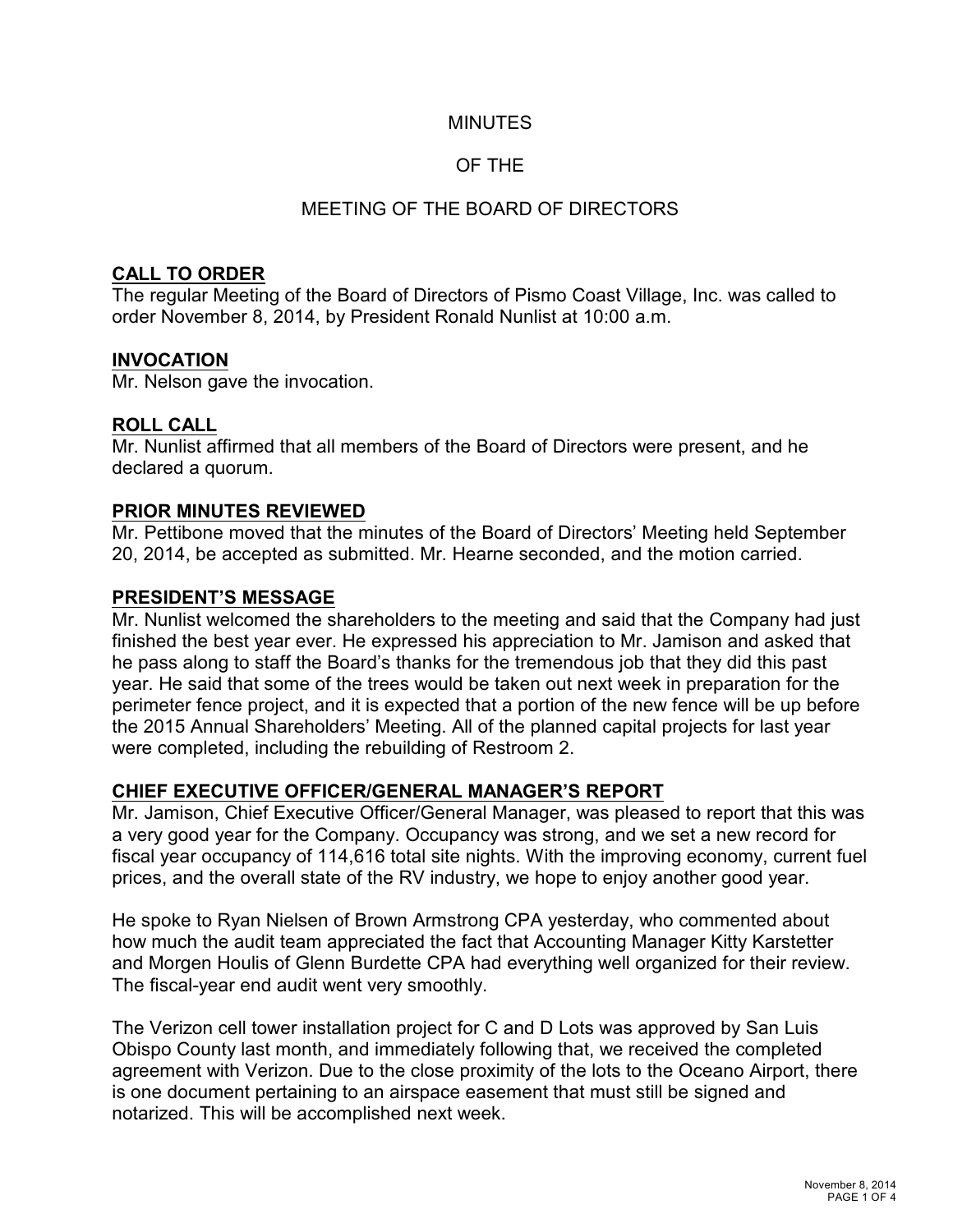The new security camera surveillance system went on-line in C and D Lots on October 20, 2014. Management has access to the system through cell phones and computers. The system is monitored during nighttime hours by an outside security company. There are seven cameras set up across the perimeter of the property, and all but one are thermal cameras that pick up movement and body heat. We will move forward with installing the camera system into each of the storage lots until all of the lots have coverage.

The Executive Committee met with another representative from Verizon yesterday to discuss the possibility of installing a local limited cell tower facility on the Resort's property. During the discussion it was mentioned that because we have such a high concentration of customers, Verizon is responding to the need for improved cell service at the Resort. They originally felt that putting a cell tower on the cupola was the best location, but because there is a possibility that work may be done on the Clubhouse building in the future, they did not want to install there if the equipment would later have to be moved. The Committee and the representative went to see the new facility at Restroom 2 and they have proposed that the tower could be installed on that building. If we need to modify the roof structure for the installation, the project will require permitting by the State Department of Housing.

A new 32-by-50 foot metal structure will be put in at the RV Shop that can accommodate two full-size RVs at one time and will allow our technicians to do roof repairs out of the elements. We expect to have the project application submitted for review next week. We must notify all of the residents within a 300-foot radius of the property, and this project will be appealable to the California Coastal Commission.

On Monday of next week, tree removal will start for the perimeter fence project. Mr. Jamison apologized to those that might be affected by the noise and activity during the time the workers are removing the trees and construction is in progress.

Pismo Coast Village made a \$25,000 donation to the San Luis Obispo County Land Conservancy Group for the purchase of property for a park overlooking Pismo Beach and the ocean. The total cost was \$12.3 million, and \$1.3 million was generated through community efforts and includes Pismo Coast Village's donation. Construction of the parking, trail, and staging areas is planned to start Spring/Summer 2015.

Our storage lots are at capacity, and we are now taking names on a waiting list for our RV storage program. There are a couple of projects that will occur in B-Lot, which is the property that is leased from San Luis Obispo County. The Oceano Community Services District's drainage project will cause us to permanently lose 52 spaces in the lot. In addition, the construction of a new pipeline in Spring/Summer 2015 will temporarily displace many of the stored units and disrupt our normal traffic flow through the lots.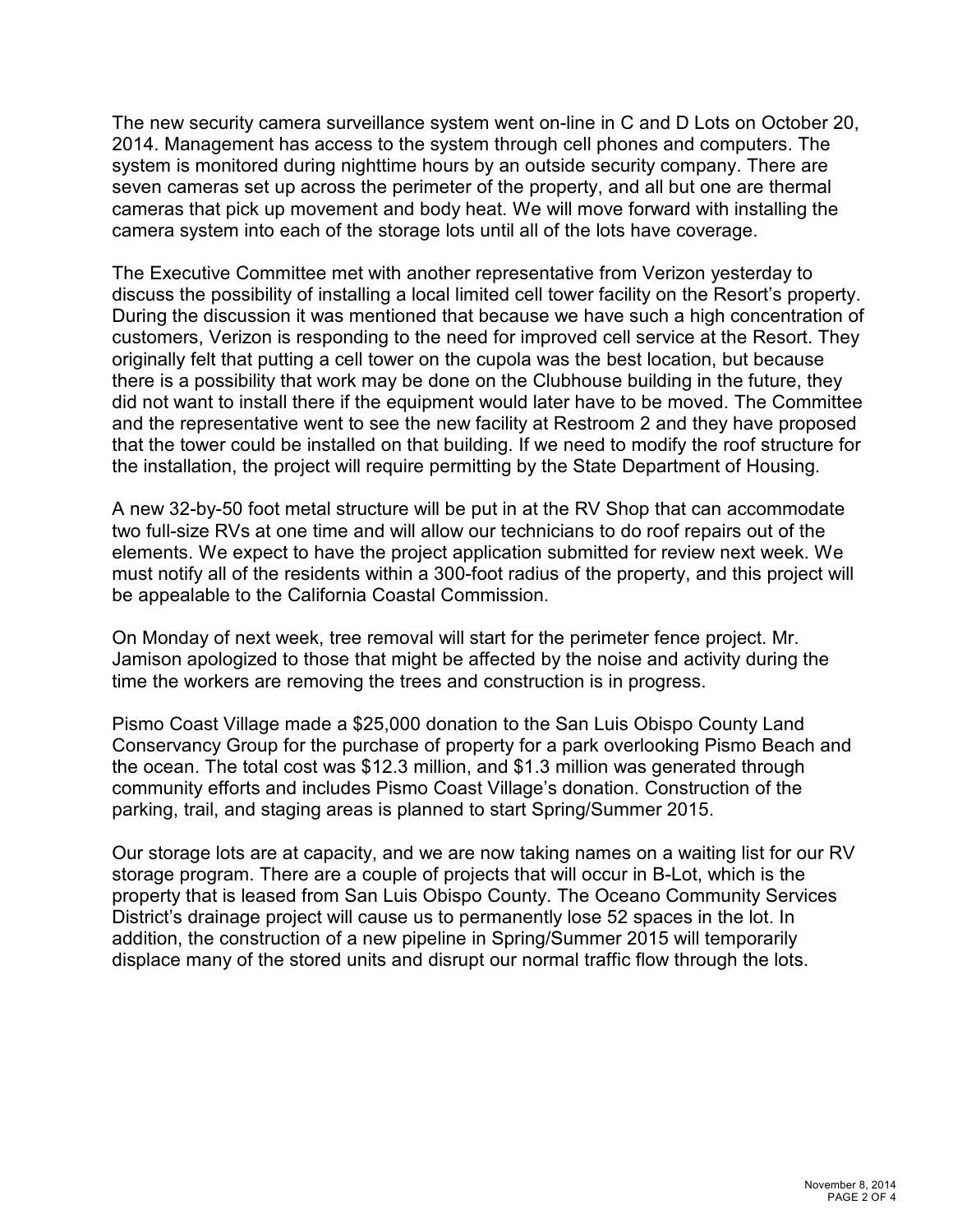Mr. Jamison reviewed the status of the proposed plan to install a floating bridge across Pismo Creek. The California Coastal Commission initially approved the concept of a floating bridge, however, when it reached the point of being included in the management plan, there has been reconsideration by the Commission based on the perception that the bridge would only benefit Pismo Coast Village. Mr. Jamison searched our files for documentation of an agreement with the Department of State Parks and Recreation from 1975/1976 showing that we provided public access to the beach through the resort. He was able to locate the original agreement and has provided a copy to them. We have had no contact from them since that time.

# **EXECUTIVE COMMITTEE REPORT**

Mr. Nunlist, Chair, reported that the Executive Committee met yesterday. The Committee discussed the proposed Verizon cell tower in the Resort, the construction of the perimeter fence, and acidizing the concrete areas around the swimming pool to reduce the potential for slip and fall accidents.

# **FINANCE COMMITTEE REPORT**

Mr. Hardesty, Chair, said his Committee met this morning and reviewed the financial statement for the fiscal year ending September 30, 2014. It was a great year financially for the Company. He reported that Mr. Jamison had done an analysis of water usage for the resort. The analysis showed that irrigation costs have been reduced by 38.4% and the overall cost of guest usage is 21.5% less than last year's expense. The Committee also discussed the planned capital expenditures for the 2014/2015 fiscal year.

# **OPERATIONS COMMITTEE REPORT**

Mr. Plumley, Chair, said that the Operations Committee met this morning and discussed the perimeter fence project. For the benefit of the shareholders in the audience, he described what the new fence would look like and the changes that must be made to allow for the installation of the fence. The Committee is also doing an in-depth review of the verbiage and information contained in our published rules and regulations. He thanked the members of his committee for their hard work this year.

# **AUDIT COMMITTEE REPORT**

Mr. Enns, Chair, said the Committee met yesterday and reviewed the Brown Armstrong CPA audit for the fiscal year ended September 30, 2014. The Committee dispensed with the conference call that has occurred at previous years' Audit Committee meetings in November. Instead, the Committee reviewed Brown Armstrong's walkthrough documentation and the draft of the formal written communication that is required between the auditors and the Audit Committee resulting from the audit. The Committee also reviewed the financial statement, specifically the Board Summary Report. The Committee recommended that the Board Summary Report be reviewed to see if revisions are needed to the information that is contained in the report. The Committee also discussed their work during this year as well as proposed plans for next year's Committee.

# **NOMINATING COMMITTEE REPORT**

Mr. Hearne, Chair, said the Committee met yesterday afternoon. He thanked the members of his committee for their work during the year. The Committee received one new application for board membership, and reviewed the current list of active candidates.